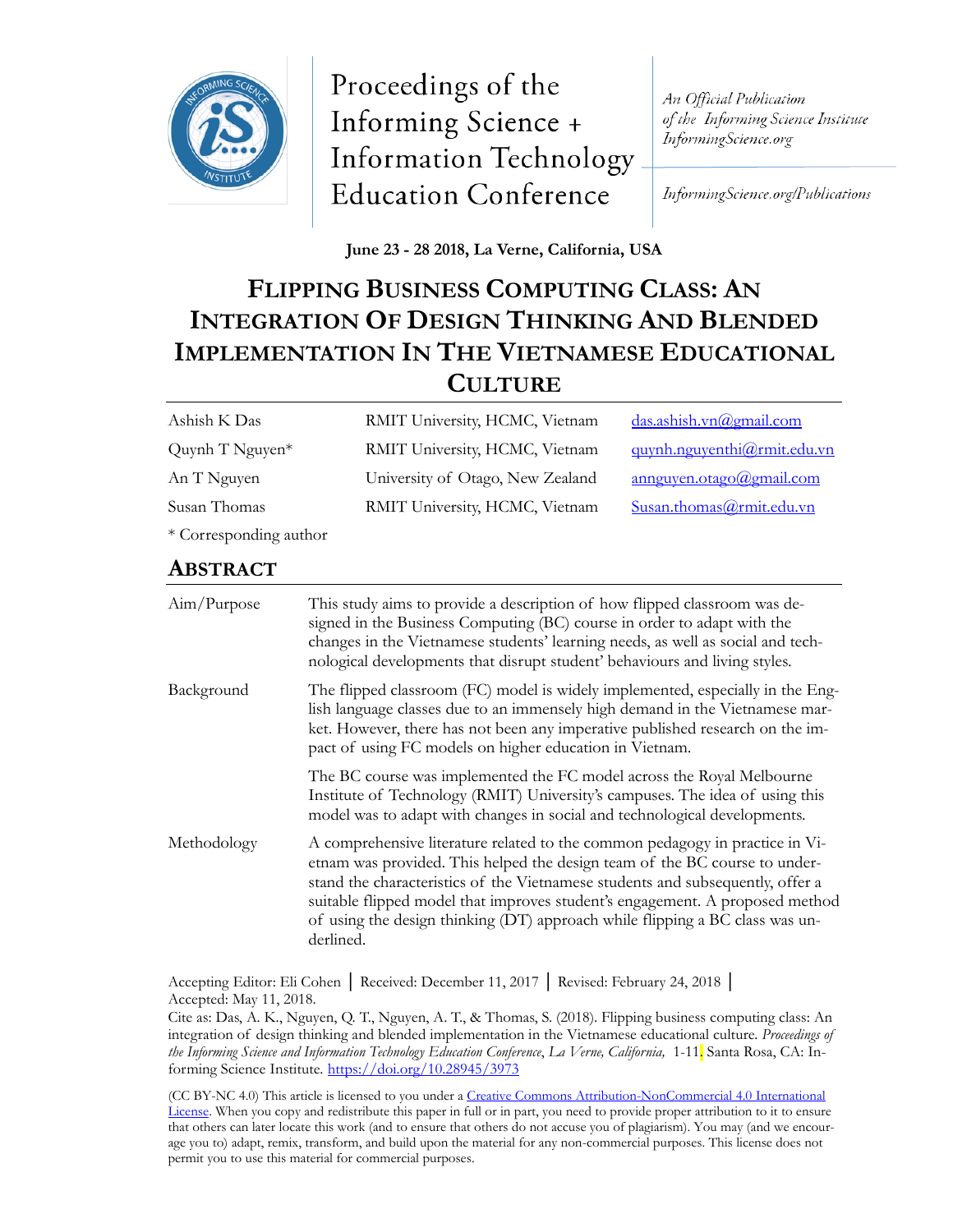#### Flipping Business Computing Class

| Contribution                         | The outcome of this study assists national educators in Vietnam to confidently<br>embrace the FC concept as a model for pedagogical modernisation and advo-<br>cate the real need to provide a dynamic learning environment.                                    |
|--------------------------------------|-----------------------------------------------------------------------------------------------------------------------------------------------------------------------------------------------------------------------------------------------------------------|
| Findings                             | The initial conclusion showed that there is an existence of preparation for stu-<br>dent's study, especially during post-class periods.                                                                                                                         |
| Recommendations<br>for Practitioners | It is vital to conduct a rigorous student's need and their learning styles before<br>designing learning contents that matches with course learning outcomes.                                                                                                    |
| Recommendations<br>for Researchers   | In order to increase student's engagement with the course content and materi-<br>als, educators and designers may explore a combination of multimedia, pictures<br>and narrative sources to enrich learning sessions while simplifying theoretical<br>concepts. |
| Impact on Society                    | Utilizing advanced technologies in teaching gives students advantages to interact<br>and gain other skills that meet the demands of potential employers.                                                                                                        |
| Keywords                             | flipped classroom, learning styles, design thinking and student centric learning                                                                                                                                                                                |

# **CLASSICAL LEARNING STYLE AMIDST LEARNERS IN VIETNAM**

In Vietnam, since the "Doi moi" reform policy was applied in 1986, the traditional classroom structure has dominantly been the focal pedagogy in practice, from high schools to universities (Huong & Fry, 2002). The learning journey of Vietnamese students has attached with them the passive and dependent learning style, where the focus essentially is on the role of teachers and lecturers and their preference in the lecture modality (Thao-Do, Bac-Ly, & Yuenyong, 2016). The preference is influenced by the traditional norm in which the Vietnamese teachers and lecturers are believed to play an important role as the central gravity of knowledge and the usage of digital learning materials from various sources as well as peer-discussions are not encouraged in the Vietnamese educational environment. In a classroom setting, students are expected to watch and listen whilst lecturers deliver instructions. As a result, students inherently develop an unquestioning behaviour, are obedient and are prone to traditional skill-based instructions (Littlewood, 2000).

Due to an easy access to the Internet, the sub-set of populace, including schoolchildren and students are regularly exposed to social media and prone to use digital learning sources for their informal trainings whilst maintaining their traditional learning styles in the classroom. Gradually, this tendency disrupts the traditional learning styles of young Vietnamese and emerges changes in the demand for new educational perspectives. This change can be demonstrated through a recent study by Supalak (2016) where the results showed a pattern for processing active learning styles among Vietnamese students (Supalak, 2016).

Recently, various Vietnamese schools and universities have adopted the changes by implementing modern learning, including various FC models that improve learners' engagement. A primary school in Ho Chi Minh City is reported to have used a group discussion in-class in order to advocate the role of peer instruction amongst classmates (Asia News Monitor, 2009). However, various private schools and universities appear to spontaneously apply these modern teaching techniques without understanding the real needs of learners across different age groups.

BC is one of the core eight courses in the Business degree program at RMIT, Vietnam, which is an offshore campus of its Australian counterpart and has campuses in Saigon and Hanoi (Gruba, Cárdenas-Claros, Suvorov, & Rick, 2016). The BC course has recently introduced a student-centred mode, using the FC model. This change occurred due to an urgent need to re-design course content in order to enrich the learners' experience in the classroom while being in-line with the institutional policy of creating a digital learning environment. The overall outcome of applying FC in this particu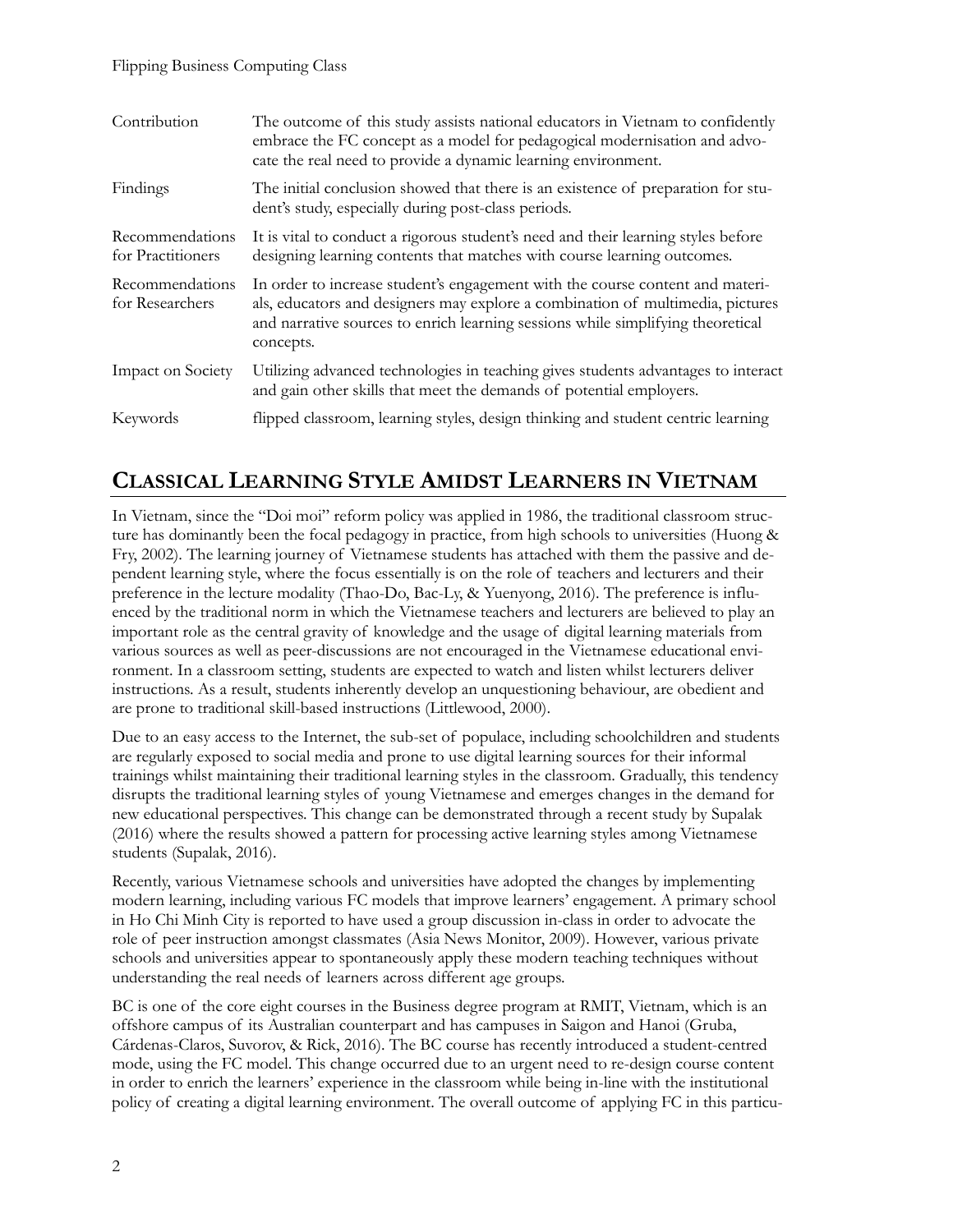lar course is to provide an active and dynamic learning environment in the classroom through the utilisation of existing advanced technologies, and subsequently, to improve students' academic performance and classroom engagement.

In addition, through a vigorous search on EBSCO, Emerald, Google Scholar, InformIt, ProQuest, Research Gate and SAGE from the period of "Doi moi" policy which was implemented in 1986 to 2016, no articles related to the design and implementation on FC models in Vietnam is found whilst 8 related articles that are conducted in many Asian countries, such as China, Malaysia and Singapore are available. Hence, the main aim of this study is to provide a compendious narrative of the process of re-designing the undergraduate BC course based on a well-established framework for FC, whilst using online learning management system, LMS as a digital platform to facilitate the student-centric learning.

#### FLIPPED CLASSROOM IN VIETNAM

Based on the systematic review of the above digital repositories, it is perceived that FC and flipped learning appear to remain as a relatively new concept in the Vietnamese educational industry. Although it is observed that the national academic institutions, including international universities, have adopted FC models, researches on applying a FC pedagogy are still limited. For instance, in the areas of technological science, University of Technology and Science, Ho Chi Minh City University of Technology and Education and the University of Da Nang reported to experimentally have flipped some of their classrooms. However, there is no report to be found about the effectiveness of FC models in relation to academic performance and students' engagement (Dzung, 2015; Nguyen, 2016). In addition, amongst 21 national private universities in Vietnam, the FPT University introduced and applied flipped learning in some sessions of a total of four (4) classes. The result showed some academic improvements as well as an indication of student's positive attitude towards FC (Huong & Fry, 2002; Pham, 2014). However, a detail description of how the class was flipped was not provided. This reduces the reliability of the FC report and as a result, a solid indication related to an overall impact on a larger populace cannot be drawn. In contrast, the FC method is widely implemented in private and foreign and English language training centres, such as Aroma and Enkulu. This may be because these centres are not under the watch list of the Vietnamese Ministry of Education whilst larger and private academic institutions and providers are required to abide by the laws to ascertain quality assurance in order to lawfully operate in the country.

#### FLIPPED CLASSROOM DEFINITION

The common feature of a 'flipped classroom' is the 'flipping' in the traditional purposes of in-class and out-of-class time. Structurally, traditional in-class activity is scheduled prior to the class and conducted by student's own space and time, whilst problem-solving activities are considered as 'homework' in the standard class format (Stockwell et al., 2015). This key theme can be tailored to many forms in practice with a degree of flexibility in the course design. A typical way of implementing a FC model is to involve 'blended learning', a method that integrates online materials into the face-toface delivery mode and has been showed to be more effective than either purely face-to-face or online method (Means, Toyama, Murphy, Bakia, & Jones, 2009; Stockwell, Stockwell, Cennamo, & Jiang, 2015).

Moore, Gillett, and Steele (2014) reported that the formation of the FC concept was brought up as early as the 1990s by Mazur, a Harvard professor who advocated for moving the lecturing content outside of the class to utilizing in-class time for application of learning (Crouch & Mazur, 2001). The FC has subsequently been adopted sparsely in K-12 schooling and recently gained interests in higher education (O'Flaherty & Phillips, 2015). Scholars have endorsed the flipped method for its potential to overcome the limitation of the traditional classroom and for being a timely motion to suffice the learning needs of the Millennial students (Basal, 2015; Roehl, Reddy, & Shannon, 2013).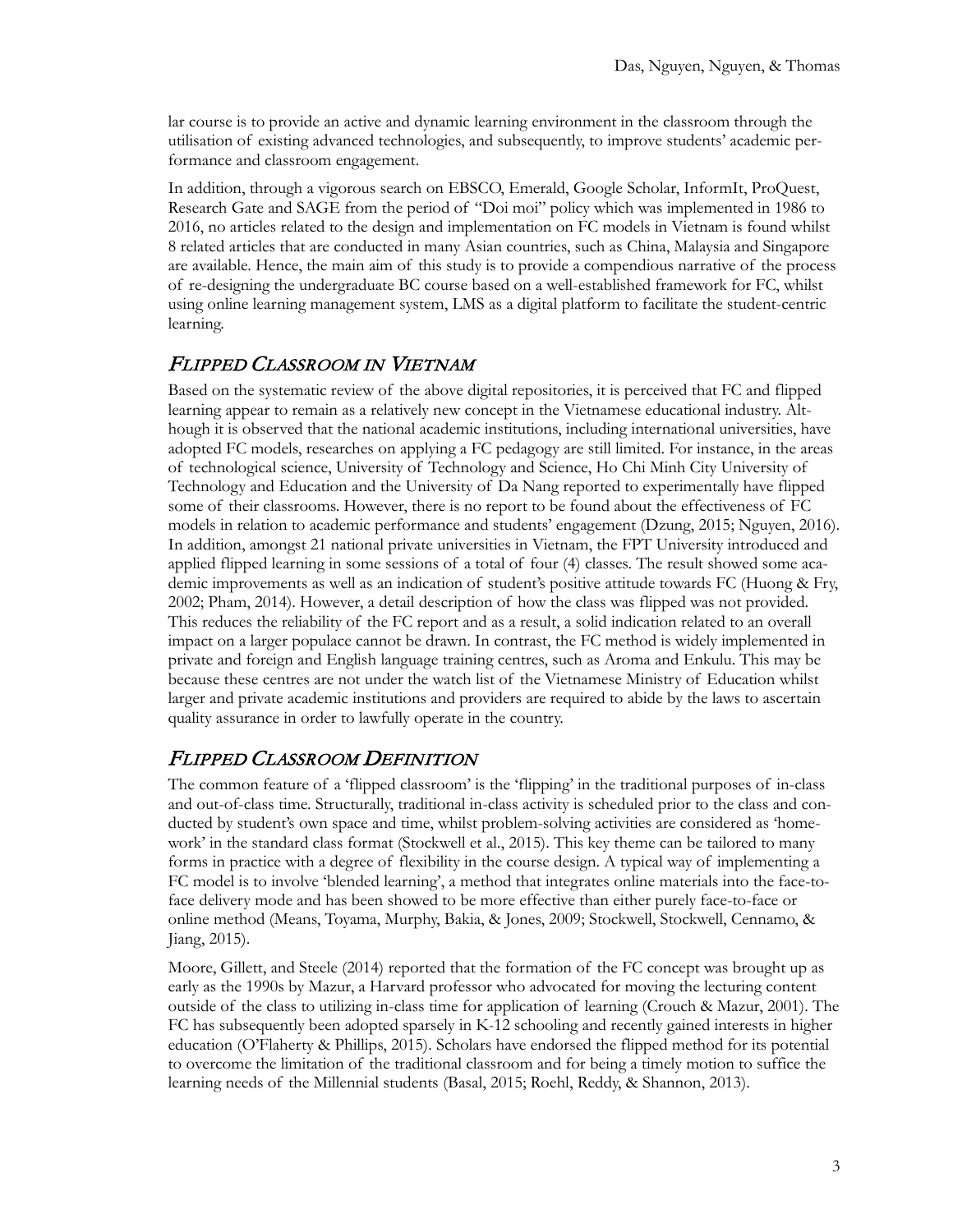# DESIGN THINKING CONCEPT AND PROCESS

Nowadays, since students have a tendency to use digital resources to integrate their existing knowledge, educators experienced the landscape where technological development could completely disrupt student's manner (Christensen, Michael, & Johnson, 2011). This leads to an urgent demand to revamp and re-design curriculum, courses and teaching resources, and the largest challenges for educators lies in the fact that how to design various programs that could provide appropriate skills for graduates whilst maintaining engagement in-class as well as increasing an active role of students. As DT models take the student perspectives as the centric initiative into design innovative outcomes, there is an obvious increasing number of academic designer adopted DT steps and approaches to redevelop graduate capabilities, curriculum, course and resources (Bonini & Sbragia, 2011; Wrigley & Straker, 2015). However, integrating DT into education can be challenging to designers. Stanford University suggested a 5-steps framework of DT, which includes empathize, define, ideate, prototype, and test phases, with the aim of finding solutions to problems (Fabri, 2015).

Chronologically, DT has gone through a number of developments and transformations. According to Beckman and Barry (2007), initially, DT is taken into consideration when the problem is rather convoluted, and designers tend to dissect and break the problem into smaller pieces and well-defined sub-categories in order to consult experts in each field to solve those sub-problems. In the transition, DT moved to another stage, from problem-solving to a problem-formulating process where DT allows designers to utilise effective resources in solving problems.

Since the shift from the teacher- to student-centred occurred, the apple of educator's eyes heavily focuses on learning experience. As a result, Kolb (1984) developed "experimental learning theory" of which "knowledge is created through the transformation of experience." In his theory, learning process includes four chains: experience, reflecting, thinking, and acting which are iterated and refined with time. From another front, Owen (1993) proposed a model of DT from the perspective of design as a process of knowledge development. The model highlights two main components, analytics and synthesis which synchronise in practical and theoretical rhythms. As part of the analytic phase, participants aim at finding and discovery and the invention process arises in the synthetic stage.

Indeed, Stanford's framework, Kolb's theory and Owen's model provide some similar in terms of how to implement DT into developing curriculum, courses and teaching resources. Hence, some scholars have combined these frameworks and theories into innovating their teaching models. Beckman and Barry M (2007), as an example, succeeded in integrating Kolb's theory and Owen's model for smoothly structuring an innovation team. Other academic teams across universities applied DT frameworks in a curriculum, assessments and educational technologies design.

# **FLIPPED CLASSROOM MODEL**

While the traditional classroom is widely practised in developing countries, including Vietnam, academic institutions have endeavoured effortlessly to promote innovative initiatives in order to distinguish their education and improve students' satisfaction (McCallum, Schultz, Sellke, & Spartz, 2015; O'Flaherty & Phillips, 2015). The flipped classroom approach has received more interests from college educators in recent years as a solution to enhance student engagement and eventually lead to better learning outcome. By reversing the conventional order of a lecture format, followed by homework, the FC model changes the dynamics of learning to potentially resolve the difficulties in traditional teacher-centred delivery method due to the passive role played by students (Andrews, Leonard, Colgrove, & Kalinowski, 2011).

### FC IMPLEMENTATION IN HIGHER EDUCATION SETTING

Despite its gaining popularity, the implementation and critical assessment of FC in higher education has not been well-documented. In 2015, O'Flaherty and Philips presented a roundup of peerreviewed studies on FC in college educations. After a comprehensive searching and screening process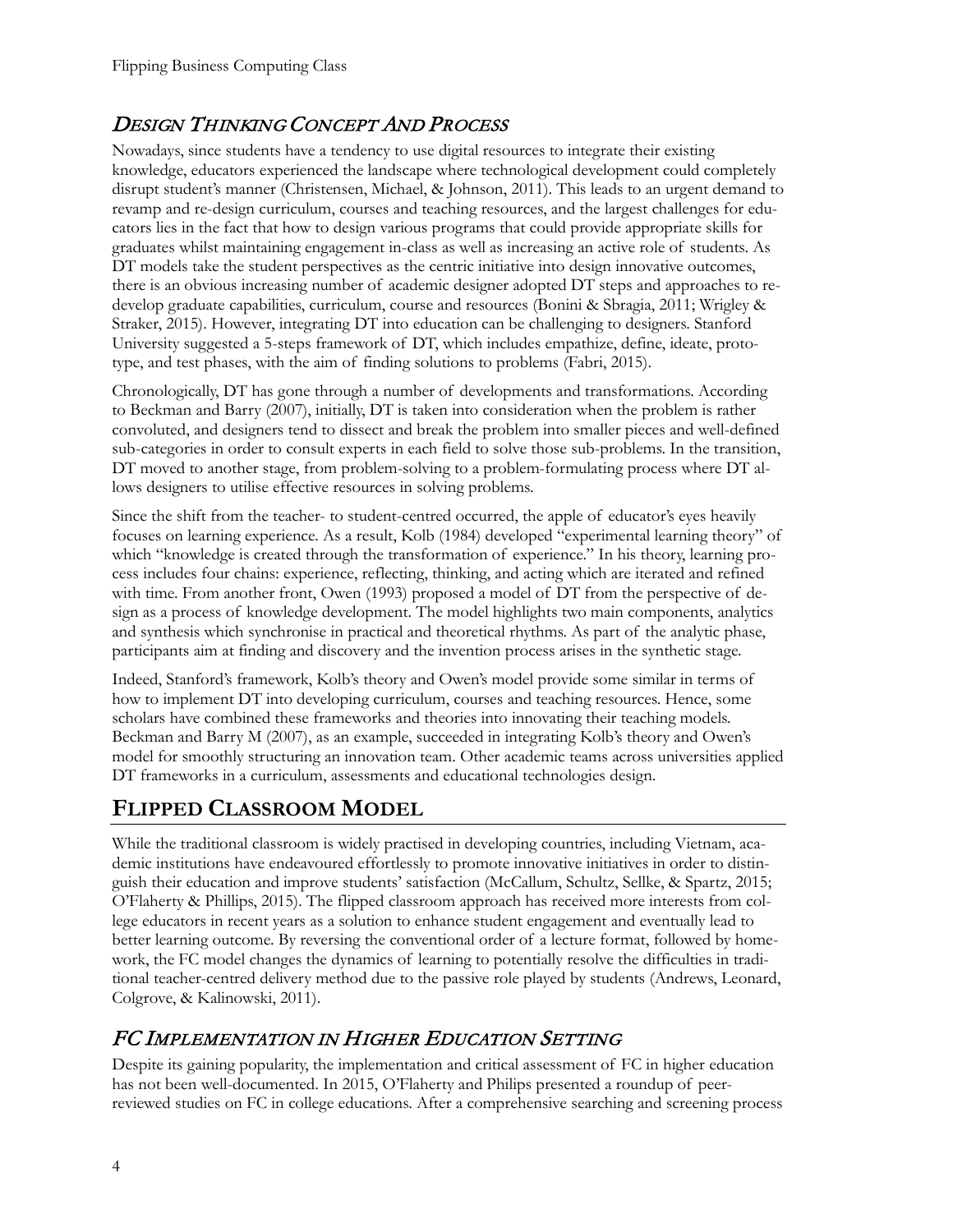on the above listed digital repositories, they narrowed down to 28 studies on FC's application in college teaching across disciplines, for students at different levels in college education. The majority of these studies were conducted in the US, with a few in UK, Australia, Malaysia and Taiwan. Among the selected publications, several showed positive improvement in students' engagement (Ferreri & O'Connor, 2013; Missildine, Fountain, Summers, & Gosselin, 2013; Papadopoulos & Roman, 2010; Wilson, 2013). In a more recent study by Gross, Pietri, Anderson, Moyano-Camihort, and Graham (2015), who compared students' performance with the satisfaction survey data in five academic years and FC was applied in the two most recent years, the authors found that the new pedagogy enhances performance, specifically for students who are likely to underperform in standard class format, such as female students in male-oriented life science subjects and students with a history of low GPA. Yet in some cases, there are no differences in grades such as McLaughlin et al. (2014) for a pharmacy course, Findlay-Thompson & Mombourquette (2014) conducted examination of an introduction to business course, and findings from the study by Davies, Dean, and Ball (2013) for an introductory information systems course.

From a similar vein, the scholars from Harvard School of Dental Medicine developed a FC model where a combination of instructional technology and flipping the sequence in which students use online learning materials prior to the classroom schedule and subsequently discuss during class time (Park & Howell, 2015). After implementing this FC model, the result of the survey emerged, showing that the majority of attendees (85%) expressed to have a positive experience in the FC setting for the pre-doctoral dental curriculum.

# **APPLIED FC MODEL FOR THE BC COURSE**

RMIT University, Vietnam foresaw an urgent need to transform the traditional classroom and teacher-centred learning approach to a digital learning environment incorporating a dynamic and experimental and transformative learning style. The change from passive learning to active learning cycle is also described by Kolb, highlighted by cycle of learning (Kolb, 1984). The FC model was re-designed and implemented for the first and second year undergraduate students enrolled in the BC course from semester 1, 2016 onwards. The BC course is one of the eight common core courses for the Bachelor of Business degree course and, hence, has high number of enrolments which ranges from 200 to 500 students per semester. The student engagement concept in this study was adopted by using the model proposed by Finn & Zimmer (2012) which academic engagement is referred as inclass.

### **OBJECTIVES**

By using the blended learning framework from Harvard School of Dental Medicine (Park & Howell, 2015) and the DT approach, the BC course structure and format, and teaching materials were retailored and re-developed with the main objectives of obtaining a better engagement in class and a higher order thinking level, including applying, analysing and evaluating through enhancing student self-study and -preparation.

# METHODOLOGY AND RE-DESIGN DESCRIPTIONS

Students' observation in the classroom was utilised in this study. Adopting the participant observation method is the step to obtain changes in student's engagement. This enables academic professionals who involved in teaching the BC course to learn more about student's patterns in the class activities (Kawulich, 2005).

The academic professionals of the course observed two different cohorts of students and concluded that increasing their peer-discussion as well as enriching the teaching and learning materials along with various format of assessments paved the way in achieving the outlined objectives. Although processing the DT approach in designing teaching materials enables learners to actively interact and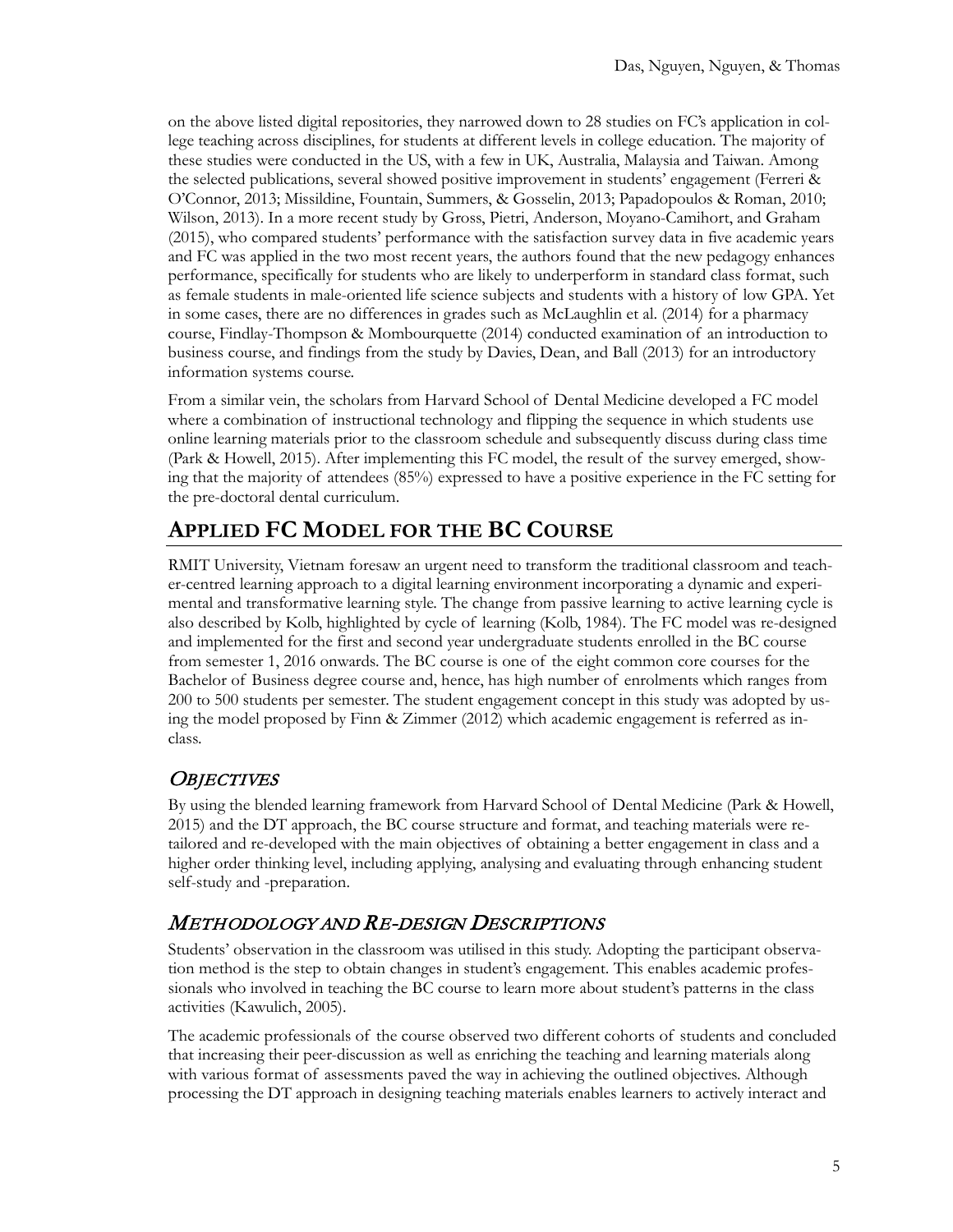obtain knowledge, the key question lies in the content and delivery of the course (Wrigley & Straker, 2015). Hence, the team endeavoured to flip the BC class by incorporating DT into re-designing processes. Figure 1 describes four steps of DT in developing a systematic strategy for implementing a feasible FC model that is integrated with an online Learning Management System.



**Figure 1. Framework of Re-Design Process of BC Course**

In the traditional model of the BC course, a lecture lasts 90 minutes which academic professionals continuously explain related concepts and theories whilst using slides, and subsequently, examples are given to demonstrate how theories are applied. In the flipped mode, slides are replaced by concise and short narratives that explain the core knowledge along with images, videos, and animations. Each lecture lasts 60-minutes and is structured by a list of topics, or sub-sections that cover weekly intended learning outcomes. Each topic carries different weight which is converted to percentile and eventually contributes to 100% after attendees complete their lecture. Furthermore, each topic is designed to have from one to four pre-recorded videos. The duration of each video is varied from approximately one to ten minutes. The variation in duration is conceptualised based on findings from Guo (2013) reported that students retain their focus on videos with a length of an average of three to nine minutes (Guo, 2013). In total, there are 34 videos, 1 simulated game, and 22 images. Whilst designing the videos and animation, in order to nurture student's empathy, the academic team applied the depth of their experience in teaching the Vietnamese students into identifying patterns and perceptions towards types of videos, annotation, and lexicology. Subsequently, brainstorming and mapping steps on possible and suitable resources are processed.

When the flipped learning format was first implemented in the semester 1 in 2016, the frequency of classes occurs on a weekly basis with duration of 60 minutes of in-class activity and of 120 minutes of practising technological and analytical skills in laboratory rooms. All topics are outlined on the University's LMS. Students are given a course guide at the beginning of their course enrolment in order to capture the structures as well as the course learning outcomes.

Regarding pre-class activities, students are assigned to remember theoretical concepts that are described and posted on the LMS along with textbook readings. Also, they are encouraged to explore other digital materials that are useful and stimulate their cognitive awareness. The learning material for this session is designed to outlay a foundation for logical connections between business and technology concepts and to prepare a constructive argument. According to McLaughlin and colleagues, students who prepared at home have higher tendency to engage activities in the classroom than those who did not (McLaughlin & Rhoney, 2015). Hence, the academic professionals of the BC course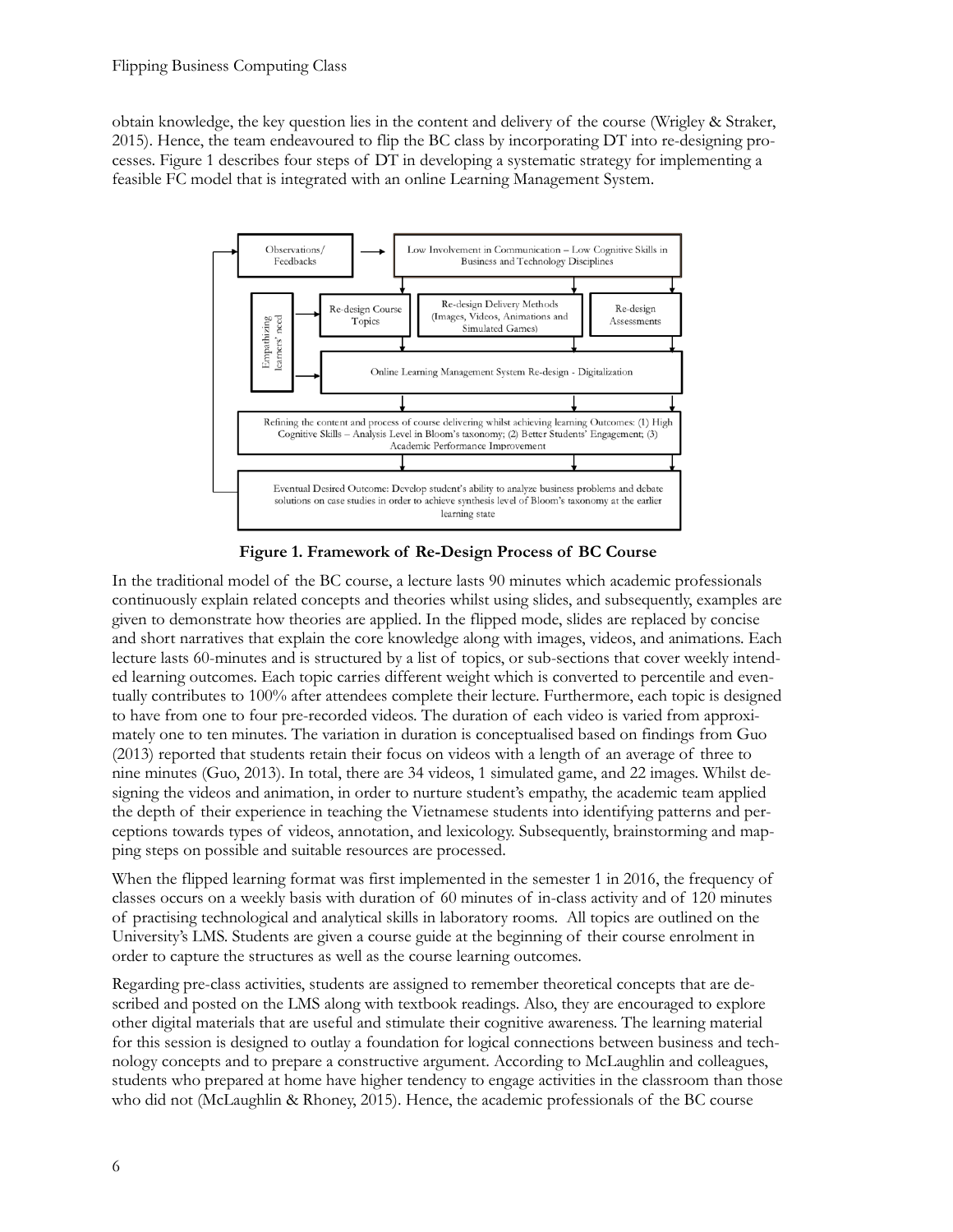constantly remind students to perform their supposed tasks at their own pace and time prior to the in-class session. However, this reminder becomes a hurdle, since the Vietnamese students are familiar with being given details of instructions as what to study. This situation is proved by another study where teachers and students have been exposed to traditional and long-term approaches to teachercentred strategy (McLaughlin, White, Khanova, & Yuriev, 2016).

In relation to the in-class session, to start with, students are given a clear expectation about underlined deliverables for that lecture, and academic professionals revise learning materials of the intended pre-class activities with students in order to develop connections between pre- and in-class activities. In addition, activities that develop problem-solving skills to reinforce learning through peerdiscussion are provided and guided. As a sequel, students are assigned to explore possible aspects of problems and alternatives to solutions and subsequently, students work in pair to express their understanding, develop debatable conversations and differentiate concepts and prioritize applicable situations. Appropriate narratives and multi-media resources in terms of content, duration and scope of topics are selected and blended inside the lecture's contents.

With regards to the post-class period, a concise narrative along with videos is posted for student to perform self-study. This is to address any misconceptions, if exists, and to strengthen their learning foundation. Quizzes of two questions and formative feedback are adopted to evaluate students' prowess that are delivered in their class. Since the nature of the course is related to what is going on in the real world, some up-to-date supplement reading materials are recommended, aiming at widening students' knowledge.

Activities in laboratories are designed to support and scaffold students' intellectual knowledge and familiarize with complex problems and business situations. Students retain their 120 minutes to discuss, perform and debug technical problems in both business and technology. A case study is exploited in order to constructively assign with the intended learning outcomes.

### **DISCUSSION**

Based on the observation in the classroom, as the majority of participants embarked on the businessrelated programs and the instructions are oriented towards extroverts, which generally require students to engage in peer-discussions and develop problem-solving questions, the participants showed to have diverse learning approaches, interests and strengths. This means that students who enrol in business oriented courses carry a number of learning style preferences, including auditory, and kinaesthetic and tactile. This observation is also in line with the two separated studies that were conducted by Tuan in 2011 and Hung in 2014 (Hung, 2014; Tuan, 2011). Subsequently, there is a need to develop an environment where multi- learning styles are nurtured and harmonized.

The academic professionals spent a period of 11-months to re-design and revamp the materials for the course whilst applying DT approach. As a result, the academic professionals, who were heavily involved in the designing stage, reported a siginificant challenge as how to constructively align the structure of topics to intended learning outcomes when the team allocated 50% of the whole designing stage to decipher Power Point slides into itemized topics. Recorded videos and annotations, and development of animation clips are another hurdle that the team overcame because there were ample materials available which are related to the topics of the course but there was a limited understanding of the effectiveness of the articles and digital materials on student's engagement.

The Blackboard Course Reports showed that students accessed to the learning materials after completing their classes. The peak time when students used the digital course contents was at 5:00 o'clock and gradually decreased by 9:00 o'clock at night.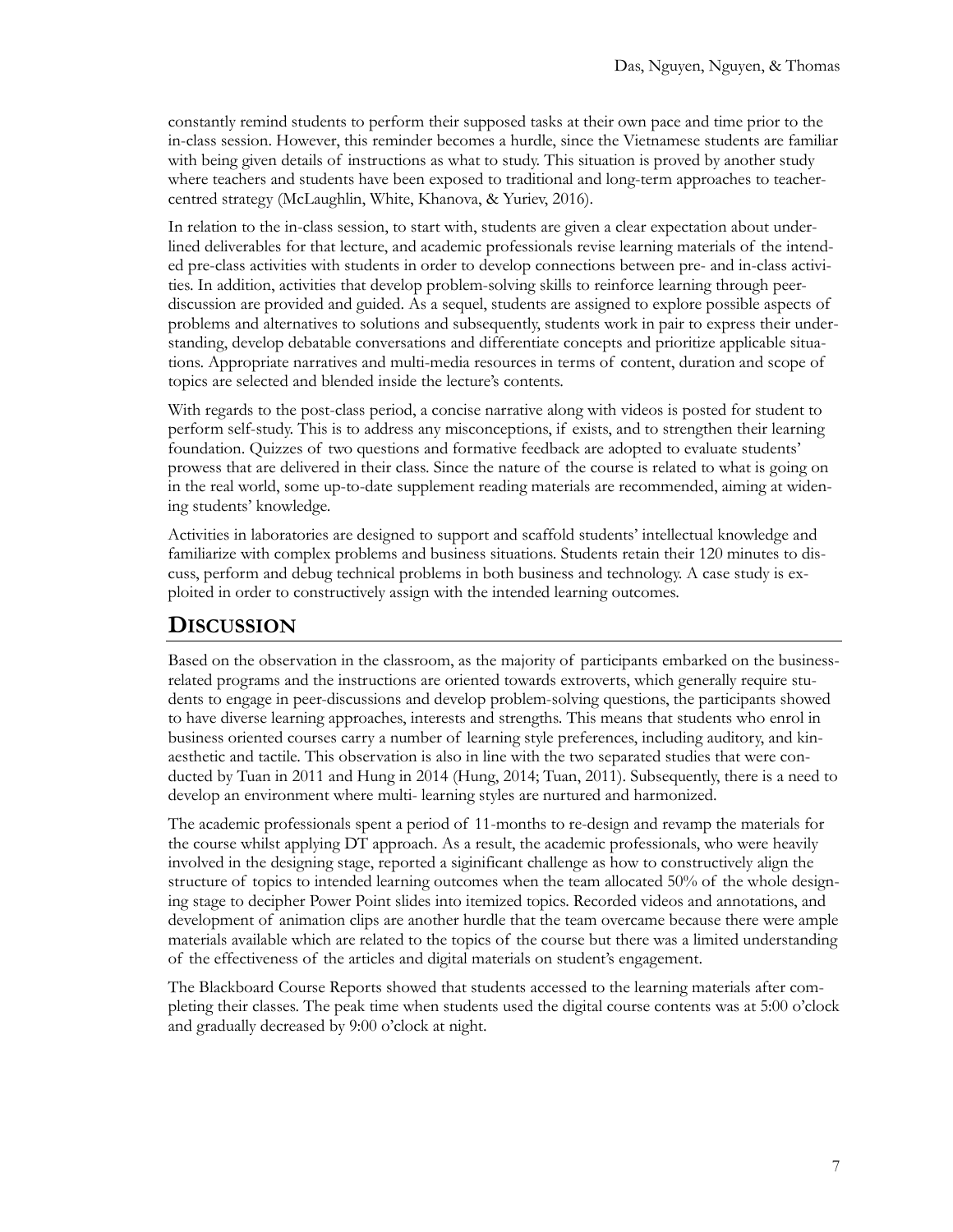# **LIMITATIONS AND FUTURE RESEARCH**

Within the scope of this study, the main limitation is that the study has not yet included the evaluation of student's academic performance in comparison to the traditional teacher-centred approach. Hence, future research can fill the gap. This will enable to test the impacts of an integration between the DT approach and the FC model on a higher level of cognitive skills of Bloom's taxonomy.

The above limitations can be taken into consideration whilst developing a larger scale of research in the near future. A number of actions is necessary to take into account for a future research, such as (1): an investigation on the pattern of pre- and post-class activities among students in order to develop a better teaching material that promote self-learning amongst 3 segments, pre-, in- and post-class sessions in the Vietnam context; (2) an identification of a large sample size that is observed during three semesters of a year might enrich more findings and be able to conduct a concrete conclusion about the effectiveness of FC in the BC course; (3) since the FC models are varied in its implementation, it is necessary to investigate the effect of different teaching materials on student's engagement and their academic performance. In the case of this study, whilst the BC course was revamped, the academic professionals applied DT principles in order to boost up engagements amongst students who are familiar with the passive teaching and learning environment.

# **REFERENCES**

- Andrews, T. M., Leonard, M. J., Colgrove, C. A., & Kalinowski, S. T. (2011). Active learning not associated with student learning in a random sample of college biology courses. *CBE Life Sciences Education*, *10*(4), 394– 405[. https://doi.org/10.1187/cbe.11](https://doi.org/10.1187/cbe.11-07-0061)-07-0061
- Asia News Monitor. (2009). *Vietnam: New teaching style a hit*. Retrieved from ProQuest database.
- Basal, A. (2015). The implementation of a flipped classroom in foreign language teaching. *Turkish Online Journal of Distance Education*, *16*(4), 28–37. <https://doi.org/10.17718/tojde.72185>
- Beckman, S. L., & Barry M. (2007). Innovation as a learning process: Embeding Design Thinking. *California Management Review*, *50*(1), 25–56.<https://doi.org/10.2307/41166415>
- Bonini, L. A., & Sbragia, R. (2011). Design thinking model as inducer of business innovation: An empirical study. *Revista de Gestão E Projetos*, *2*(1), 3–26.<https://doi.org/10.5585/gep.v2i1.36>
- Christensen, C. M., Michael, H. B., & Johnson, C. W. (2011). *Disrupting class: How disruptive innovation will change the way the world learns*. New York: McGraw-Hill.
- Crouch, C. H., & Mazur, E. (2001). Peer instruction: Ten years of experience and results. *American Journal of Physics Teachers*, *69*(9), 970.<https://doi.org/10.1119/1.1374249>
- Davies, R. S., Dean, D. L., & Ball, N. (2013). Flipping the classroom and instructional technology integration in a college-level information systems spreadsheet course. *Educational Technology Research and Development*, *61*(4). [https://doi.org/10.1007/s11423](https://doi.org/10.1007/s11423-013-9305-6)-013-9305-6
- Dzung, D. Van. (2015). Bài phát biểu của Hiệu trưởng trường ĐH SPKT TP.HCM tại buổi lễ khai trương phòng học *Kỹ thuật số ngày 31 tháng 03 năm 2015* [Speech by the Rector of Ho Chi Minh City University of Technology at the opening ceremony of the Digital Classroom on March 31, 2015]. Retrieved November 27, 2016, from [http://hcmute.edu.vn/ArticleId/9a58d434](http://hcmute.edu.vn/ArticleId/9a58d434-2de6-43db-8bf4-2fb4c94cb44a/bai-phat-bieu-cua-hieu-truong-truong-dh-spkt-tphcm-tai-buoi-le-khai-truong-phong-hoc-ky-thuat-so-ngay-31-thang-03-nam-2015)-2de6-43db-8bf4-2fb4c94cb44a/bai-phat-bieucua-hieu-truong-truong-dh-spkt-tphcm-tai-buoi-le-khai-truong[-phong-hoc-](http://hcmute.edu.vn/ArticleId/9a58d434-2de6-43db-8bf4-2fb4c94cb44a/bai-phat-bieu-cua-hieu-truong-truong-dh-spkt-tphcm-tai-buoi-le-khai-truong-phong-hoc-ky-thuat-so-ngay-31-thang-03-nam-2015)ky-thuat-so-ngay-31-thang-03 nam-[2015](http://hcmute.edu.vn/ArticleId/9a58d434-2de6-43db-8bf4-2fb4c94cb44a/bai-phat-bieu-cua-hieu-truong-truong-dh-spkt-tphcm-tai-buoi-le-khai-truong-phong-hoc-ky-thuat-so-ngay-31-thang-03-nam-2015)
- Fabri, M. (2015). Thinking with a new purpose: Lessons learned from teaching design thinking skills to creative technology students. In A. Marcus (Ed.), *Design, user experience, and usability - Design discourse, 4th International Conference* (pp. 32–43). Los Angeles: Springer International Publishing Switzerland. [https://doi.org/10.1007/978](https://doi.org/10.1007/978-3-319-20886-2_4)-3-319-20886-2\_4
- Ferreri, S. P., & O'Connor, S. K. (2013). Redesign of a large lecture course into a small-group learning course. *American Journal of Pharmaceutical Education*, *77*(1), 13.<https://doi.org/10.5688/ajpe77113>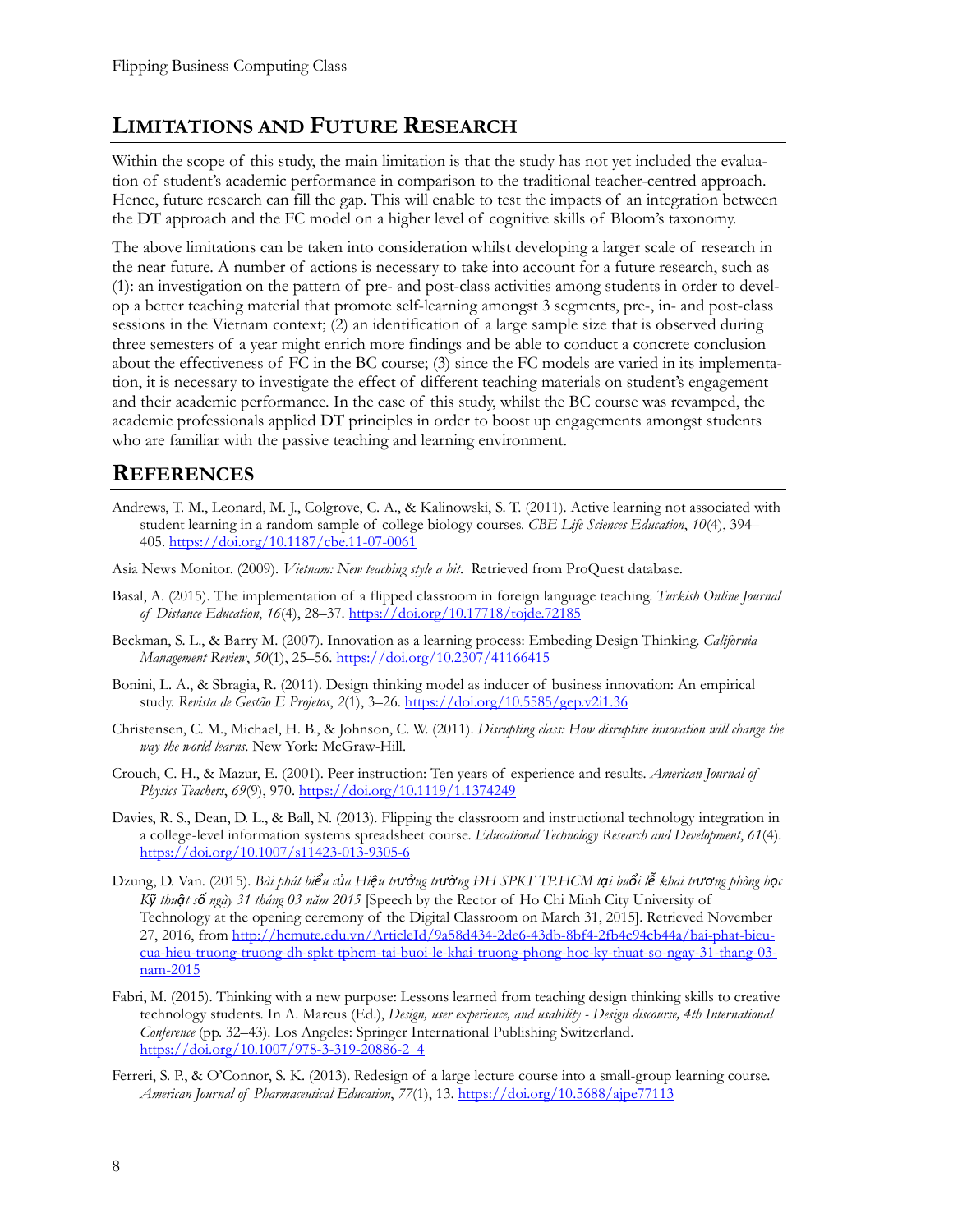- Findlay-Thompson, S., & Mombourquette, P. (2014). Evaluation of a flipped classroom in an undergraduate business course. *Business Education & Accreditation, 6*(1), 63-71.
- Finn, J. D., & Zimmer, K. S. (2012). Handbook of research on student engagement. In S. L. Christenson, A. L. Reschly, & C. Wylie (Eds.), *Handbook of research on student engagement* (1st ed., pp. 97–132). New York: Springer. [https://doi.org/10.1007/978](https://doi.org/10.1007/978-1-4614-2018-7)-1-4614-2018-7
- Gross, D., Pietri, E. S., Anderson, G., Moyano-Camihort, K., & Graham, M. J. (2015). Increased preclass preparation underlies student outcome improvement in the flipped classroom. *CBE Life Sciences Education*, *14*(4), 1–8. [https://doi.org/10.1187/cbe.15](https://doi.org/10.1187/cbe.15-02-0040)-02-0040
- Gruba, P., Cárdenas-Claros, M. S., Suvorov, R., & Rick, K. (2016). A meso-level case study in Vietnam. In *Blended language program evaluation* (pp. 164–191). London: Palgrave Macmillan UK. [https://doi.org/10.1057/9781137514370\\_8](https://doi.org/10.1057/9781137514370_8)
- Guo, P. (2013). *Optimal video length for student engagement*. Retrieved fro[m http://blog.edx.org/optimal](http://blog.edx.org/optimal-video-length-student-engagement)-videolength-student-[engagement](http://blog.edx.org/optimal-video-length-student-engagement)
- Hung, B. P. (2014). Improving EFL classroom interaction by understanding students' learning styles. *International Journal of Language and Linguistics*, *2*(6), 379–386.<https://doi.org/10.11648/j.ijll.20140206.17>
- Huong, P. L., & Fry, G. W. (2002). The emergence of private higher education in Vietnam: Challenges and opportunities. *Educational Research for Policy and Practice*, *1*, 127–141. <https://doi.org/10.1023/A:1021130320485>
- Kawulich, B. B. (2005). Participant observation as a data collection method. *Forum Qualitative Sozialforschung* [Forum: Qualitative Social Research], *6*(2).
- Kolb, D. A. (1984). *Experiential learning: Experience as the source of learning and development*. London: Prentice-Hall.
- Littlewood, W. W. (2000). Do Asian students really want to listen and obey? *ELT Journal*, *54*(1), 31–36. <https://doi.org/10.1093/elt/54.1.31>
- McCallum, S., Schultz, J., Sellke, K., & Spartz, J. (2015). An examination of the flipped classroom approach on college student academic involvement. *International Journal of Teaching and Learning in Higher Education*, *27*(1), 42–55.
- McLaughlin, J. E., & Rhoney, D. H. (2015). Comparison of an interactive E-learning preparatory tool and a conventional downloadable handout used within a flipped neurologic pharmacotherapy lecture. *Currents in Pharmacy Teaching and Learning*, *7*(1), 12–19.<https://doi.org/10.1016/j.cptl.2014.09.016>
- McLaughlin, J. E., Roth, M. T., Glatt, D. M., Gharkholonarehe, N., Davidson, C. a., Griffin, L. M., … Mumper, R. J. (2014). The flipped classroom. *Academic Medicine*, *89*(2), 236–243. <https://doi.org/10.1097/ACM.0000000000000086>
- McLaughlin, J. E., White, P. J., Khanova, J., & Yuriev, E. (2016). Flipped classroom implementation: A case report of two higher education institutions in the United States and Australia. *Computers in the Schools*, *33*(1), 24–37.<https://doi.org/10.1080/07380569.2016.1137734>
- Means, B., Toyama, Y., Murphy, R., Bakia, M., & Jones, K. (2009). Evaluation of evidence-based practices in online learning: A meta-analysis and review of online learning studies. *U.S. Department of of Education*, 94. Retrieved from<https://eric.ed.gov/?id=ED505824>
- Missildine, K., Fountain, R., Summers, L., & Gosselin, K. (2013). Flipping the classroom to improve student performance and satisfaction. *Journal of Nursing Education*, *52*(10), 597–599. [https://doi.org/10.3928/01484834](https://doi.org/10.3928/01484834-20130919-03)-20130919-03
- Moore, A. J., Gillett, M. R., & Steele, M. D. (2014). Fostering student engagement with the Flip. *Mathematics Teacher*, *107*(6), 420–425.<https://doi.org/10.5951/mathteacher.107.6.0420>
- Nguyen, T. Du. (2016). Teaching programming by approaching the software development process in B-learning environment to improve learners' competence. *Tap Chi KHCN Dai Hoc Da Nang*, *4*(101), 1. Retrieved from [http://tapchikhcn.udn.vn/view.aspx?idbb=Day\\_hoc\\_lap\\_trinh\\_theo\\_tiep\\_can\\_quy\\_trinh\\_phat\\_trien\\_pha](http://tapchikhcn.udn.vn/view.aspx?idbb=Day_hoc_lap_trinh_theo_tiep_can_quy_trinh_phat_trien_phan_mem_tren_moi_truong_b-learning_nham_nang_cao_nang_luc_cua_nguoi_hoc-9033&Nam=2016&id=141) n\_mem\_tren\_moi\_truong\_b-[learning\\_nham\\_nang\\_cao\\_nang\\_luc\\_cua\\_nguoi\\_hoc](http://tapchikhcn.udn.vn/view.aspx?idbb=Day_hoc_lap_trinh_theo_tiep_can_quy_trinh_phat_trien_phan_mem_tren_moi_truong_b-learning_nham_nang_cao_nang_luc_cua_nguoi_hoc-9033&Nam=2016&id=141)-[9033&Nam=2016&id=141](http://tapchikhcn.udn.vn/view.aspx?idbb=Day_hoc_lap_trinh_theo_tiep_can_quy_trinh_phat_trien_phan_mem_tren_moi_truong_b-learning_nham_nang_cao_nang_luc_cua_nguoi_hoc-9033&Nam=2016&id=141)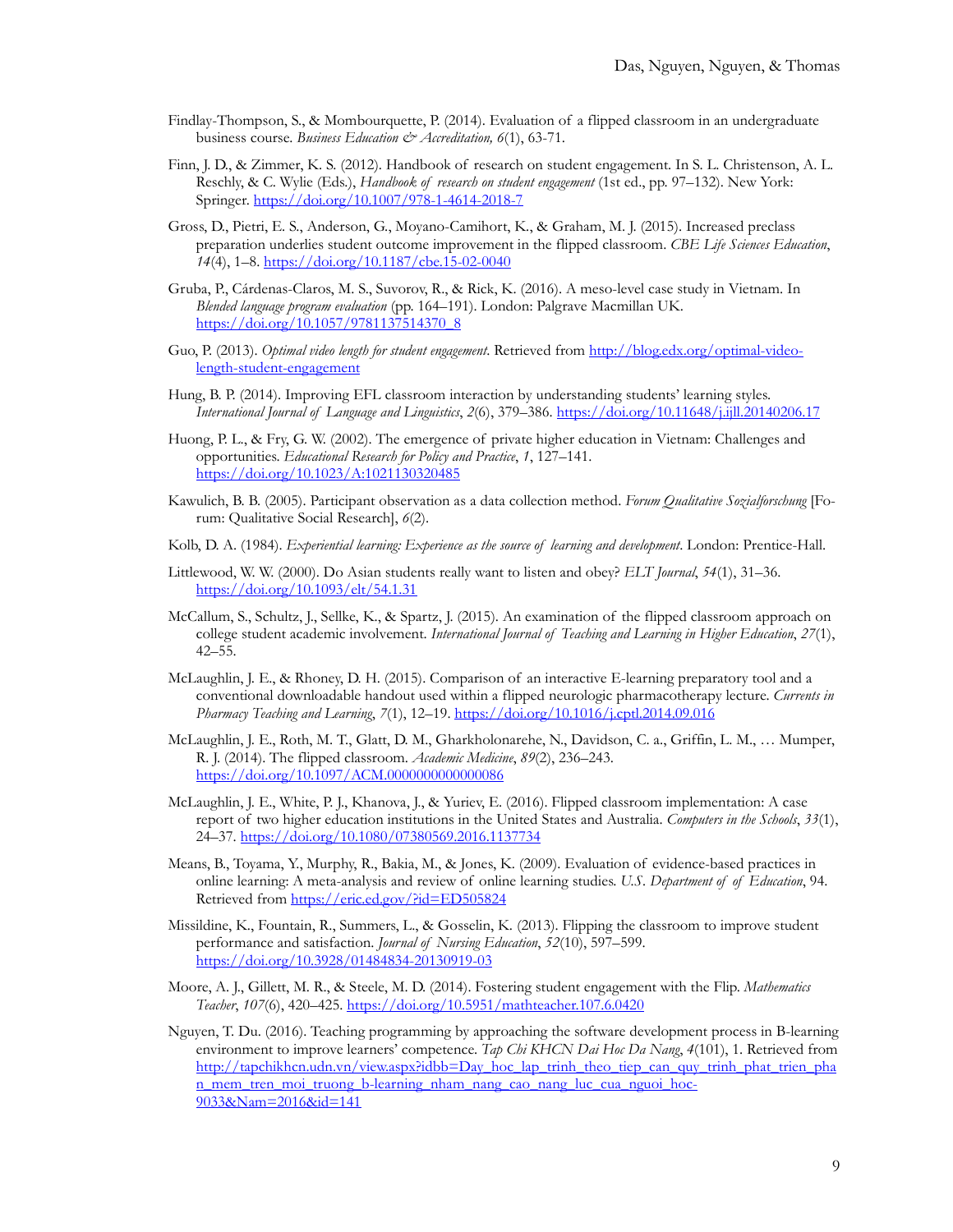- O'Flaherty, J., & Phillips, C. (2015). The use of flipped classrooms in higher education : A scoping review. *The Internet and Higher Education*, *25*, 85–95.<https://doi.org/10.1016/j.iheduc.2015.02.002>
- Owen, C. (1993). Design research: Building the knowledge base. *Design Studies*, *19*(1), 9-20. [https://doi.org/10.1016/S0142](https://doi.org/10.1016/S0142-694X(97)00030-6)-694X(97)00030-6
- Papadopoulos, C., & Roman, A. S. (2010). Implementing an inverted classroom model in engineering statics: Initial results. *2010 Annual Conference & Exposition, ASEE.*
- Park, S., & Howell, T. (2015). Implementation of a flipped classroom educational model in a predoctoral dental course. *Journal of Dental Education*, *79*(5), 563–70.
- Pham, A. D. (2014). *Cơ hội với học tập đảo ngược* [Opportunities with flippled learning]. Ha Noi.
- Roehl, A., Reddy, S. L., & Shannon, G. J. (2013). The flipped classroom: An opportunity to engage millennial students through active learning strategies. *Journal of Family & Consumer Sciences*, *105*(2), 44. <https://doi.org/10.14307/JFCS105.2.12>
- Stockwell, B. R., Stockwell, M. S., Cennamo, M., & Jiang, E. (2015). Blended learning improves science education. *Cell*, *162*(5), 933–936[. https://doi.org/10.1016/j.cell.2015.08.009](https://doi.org/10.1016/j.cell.2015.08.009)
- Supalak, N. (2016). Comparative exploration of learning styles and teaching techniques between Thai and Vietnamese EFL students and instructors. *Journal of Language and Cultural Education*, *4*(3). [https://doi.org/10.1515/jolace](https://doi.org/10.1515/jolace-2016-0028)-2016-0028
- Thao-Do, T. P., Bac-Ly, D. T., & Yuenyong, C. (2016). Learning environment in Vietnamese physics teacher education programme through the lens of constructivism: A case study of a state university in Mekong Delta Region, Vietnam. *International Journal of Science and Mathematics Education*, *14*(S1), 55–79. [https://doi.org/10.1007/s10763](https://doi.org/10.1007/s10763-014-9585-2)-014-9585-2
- Tuan, L. T. (2011). EFL learners' learning styles and their attributes. *Mediterranean Journal of Social Sciences*, *2*(2).
- Wilson, S. G. (2013). The flipped class: A method to address the challenges of an undergraduate statistics course. *Teaching of Psychology*, *40*(3), 193–199.<https://doi.org/10.1177/0098628313487461>
- Wrigley, C., & Straker, K. (2015). Design thinking pedagogy: The educational design ladder. *Innovations in Education and Teaching International*, *54*(4), 374-385. <https://doi.org/10.1080/14703297.2015.1108214>

### **BIOGRAPHIES**



**Ashish K Das** is a Lecturer in Business Information Systems at Royal Melbourne Institute of Technology (RMIT) University Vietnam. He possesses more than 12 years of work experience in software development industry in USA, holding Software and Solutions Architect and Program Manager Positions in various fortune 500 companies and start-ups.